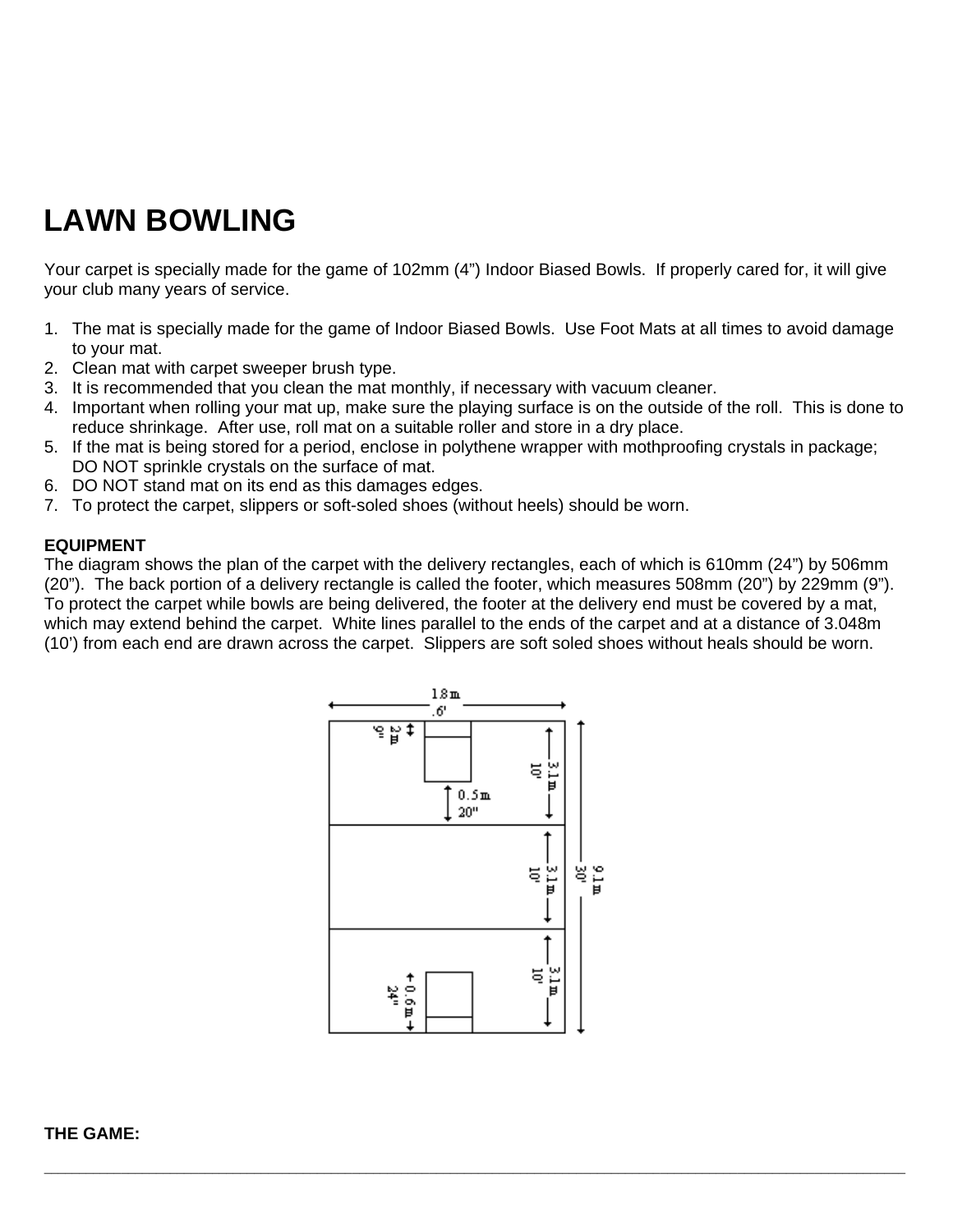The game may be arranged to last until a fixed number of points (shot points plus penalty points) has been scored by the winner, or a fixed number of ends has been played or a fixed period of time has elapsed. If an end has had at least one bowl delivered at the time limit, then the end shall be continued, but not replayed if it becomes dead or if penalty points are incurred by knocking off the jack. If the total number of points were equal at the conclusion of a match of a fixed number of ends, or a fixed period of time, the match shall be a tie. If a winner were required, an extra end shall be played and the opponents shall toss just as for the beginning of a game. If during the playing of such an extra end the jack is knocked off the carpet, the penalty shall be scored and the game therefore ended. If the winning total, in a game of a fixed number of points were achieved through a penalty score the end is not replayed. Control of the carpet passes to the opposing side as soon as the preceding bowl has come to rest.

In a fours game, each plays two bowls, the leaders their two alternately, then similarly with the seconds, and thirds, and the skippers. In triples, the leaders and the seconds each play three bowls and the skippers two bowls. In a pair's game, the leader and the skipper shall each play three or four bowls. In the three games, the leaders deliver their bowls alternate and then the skippers do likewise; or the leaders play two bowls alternately and then the skippers likewise, after which this sequence is repeated. In a singles game each player shall use 4 bowls, and deliver their bowls alternately.

# **DUTIES OF THE PLAYERS:**

The first opponents shall toss and the winner of the toss shall have the choice of the set of bowls to use, and shall have the option of directing the opponent to bowl the jack and the first bowl or electing to do so him/herself. Each succeeding and shall be started by the winner of the previous end at which a score was recorded. In deciding the winner of an end penalty scores must not be considered. The first to play at an end that results in a tie (no score), a dead-end or a penalty shall again play first.

The skipper shall have sole control of his/her players, and the skippers shall be the sole judges of all disputed points, except on measuring.

If they are unable to agree the dispute shall be settled by the umpire. In the fours game the third shall be the measurer and the second shall be the scorer. In a triples game the scoring and the measuring shall be done by the second. In a pairs game the scoring shall be done by the skippers and the measuring by the leaders. While the rest of his/her team are bowling the skipper is the director of the head. When the skipper is bowling the third is the director of the head (in triples the second, in pairs the leader).

## **LOCATION OF PLAYERS:**

The directors of the head stand at the jack end of the carpet. All players, except the skippers, must remain at the delivery end until the skippers are due to bowl and they shall then change end to end.

## **BOWLING THE JACK:**

If the jack, when bowled, runs off the carpet either at the ends or the sides, or if no part of it reaches the line 6.096 m (20') from the delivery end of the carpet, it shall be sent back for the opponent to bowl it. After each leader has had one unsatisfactory throw, the shack shall be placed approximately 7.315m (24") from the delivery end of the carpet and in the centre of the carpet. The opponent's throwing of the jack shall not affect the order of playing of the bowls. If the jack when bowled comes to rest on the carpet between the line 6.096m (20') from the delivery end and the front of the rectangle at the jack end, it shall be placed at the centre of the carpet at a point opposite that at which it came to rest. If the jack when bowled comes to rest on the carpet at a point further from the delivery end than the front line of the rectangle at the jack end, it shall be centered at the front of this rectangle. If

 $\bot$  , and the set of the set of the set of the set of the set of the set of the set of the set of the set of the set of the set of the set of the set of the set of the set of the set of the set of the set of the set of t